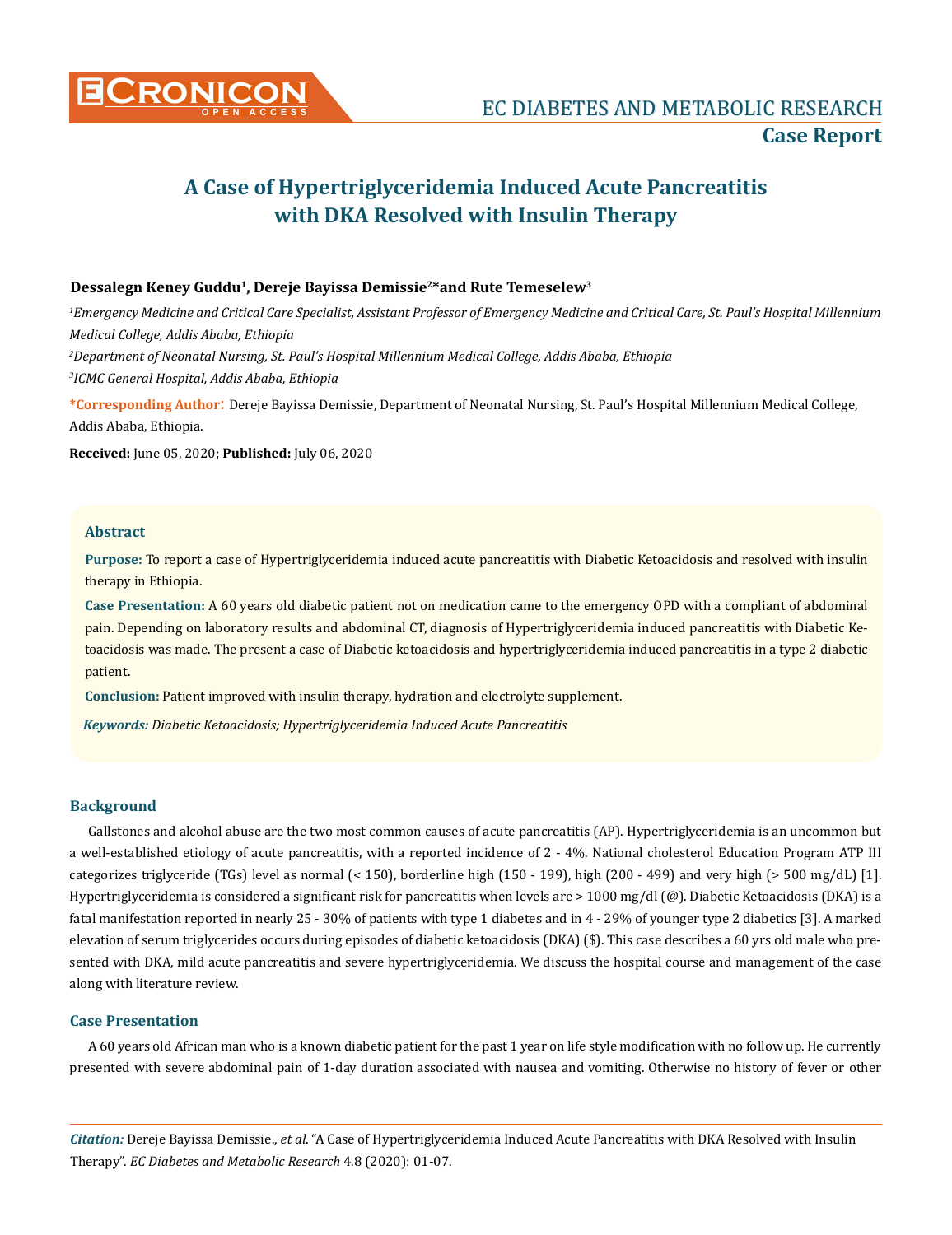complaints. The patient had no history of alcohol ingestion. No history of gall bladder stone disease. At presentation to emergency OPD blood pressure was 150/80 pulse rate was 112 beats per min, respiratory rate 24 breaths per min and temperature was 36.7°C. Pertinent physical examination findings were signs of dehydration and severe direct tenderness on the left upper quadrant of the abdomen with guarding. He was investigated and pertinent laboratory findings were RBS of 454 mg/dl, urine ketone +3 and HgbA1C 8.4 (Table 1).

| <b>Name</b>                    | <b>Result</b> | <b>Unit</b>     | <b>Reference Range</b> | <b>ABN</b> |
|--------------------------------|---------------|-----------------|------------------------|------------|
| <b>Hematology</b>              |               |                 |                        |            |
| <b>ESR</b>                     | 10            | mm/hr           | $0 - 20$               |            |
| <b>Pancreatic enzymes</b>      |               |                 |                        |            |
| Amylase                        | 1848          | u/l             | < 86                   | High       |
| Cardiac enzymes/function       |               |                 |                        |            |
| <b>CKMB</b>                    | 2.01          | ng/ml           | < 5                    |            |
| <b>Troponin high sensitive</b> |               |                 |                        |            |
| Troponin I                     | ${}_{0.1}$    |                 | ${}_{0.1}$             |            |
| Electrolytes                   |               |                 |                        |            |
| Potassium                      | 4.99          | mmol/l          | $3.6 - 5.5$            |            |
| Sodium                         | 148.1         | mmol/l          | $135 - 155$            |            |
| Chloride                       | 118.2         | mmol/l          | $95 - 110$             | High       |
| Calcium Ionized                | 1.17          | mmol/l          | $1.1 - 1.4$            |            |
| Calcium Total                  | 2.28          | mmol/l          | $2.2 - 2.9$            |            |
| PH Serum                       | 7.83          |                 |                        |            |
| Potassium                      | 3.39          | mmol/l          | $3.6 - 5.5$            | Low        |
| Sodium                         | 140.6         | mmol/l          | $135 - 155$            |            |
| Chloride                       | 95.1          | mmol/l          | $95 - 110$             |            |
| Calcium Ionized                | 0.74          | mmol/l          | $1.1 - 1.4$            | Low        |
| Calcium Total                  | 1.44          | mmol/l          | $2.2 - 2.9$            | Low        |
| <b>PH</b> Serum                | 7.55          |                 |                        |            |
| <b>Liver function test</b>     |               |                 |                        |            |
| Alkaline Phosphatase           | 100           | IU/L            | $64 - 306$             |            |
| Serum Albumin                  | 5.3           | g/dl            | $3.5 - 5.5$            |            |
| <b>Total Protein</b>           | 8.2           | g/dl            | $6.6 - 8.7$            |            |
| <b>CBC</b>                     |               |                 |                        |            |
| WBC                            | 11500         | mm <sup>3</sup> | 4000 - 10000           | High       |
| RBC                            | 5.10          | $10^{4}12/L$    | $4.00 - 5.50$          |            |
| HGB                            | 19.5          | g/dl            | $12 - 18$              | High       |
| HCT                            | 49.0          | $\%$            | $37 - 54$              |            |
| MCV                            | 96.2          | fl              | $76 - 96$              | High       |
| RDWc                           | 12.2          | $\%$            | $11.1 - 14$            |            |
| MCH                            | 38.2          | pg              | $27 - 32$              | High       |
| MCHC                           | 39.8          | g/dl            | $30 - 35$              | High       |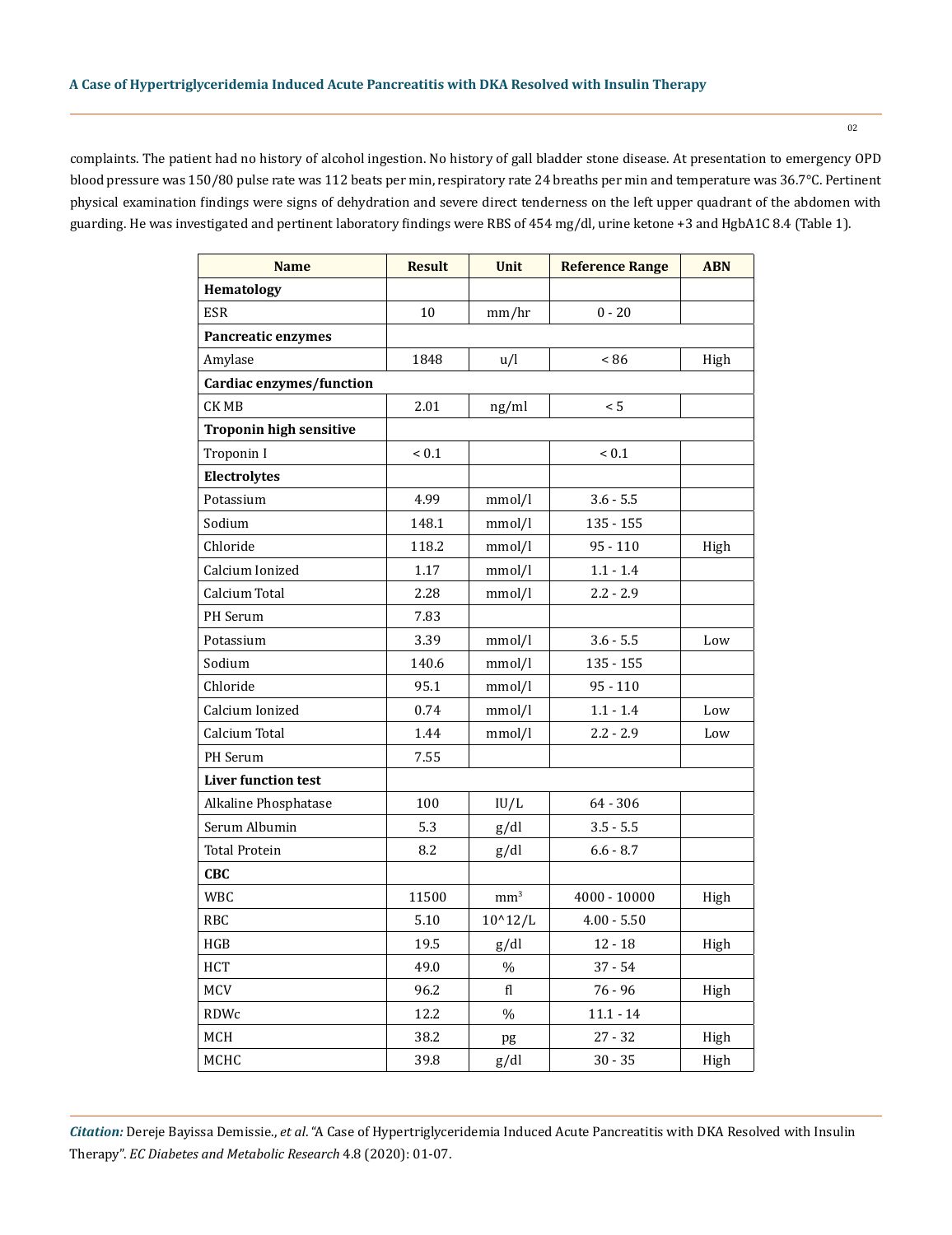| PLT                        | 244            | $10^{9}/L$      | $150 - 400$    |      |
|----------------------------|----------------|-----------------|----------------|------|
| LYM%                       | 6.6            | $\%$            | $20 - 35$      | Low  |
| MON%                       | 5.6            | $\%$            | $2 - 8$        |      |
| GRA%                       | 87.8           | $\%$            | $50 - 72$      | High |
| <b>WBC</b>                 | 8620           | mm <sup>3</sup> | $4000 - 10000$ |      |
| <b>RBC</b>                 | 6.26           | $10^{4}12/L$    | $4.00 - 5.50$  | High |
| HGB                        | 18.7           | g/dl            | $12 - 18$      | High |
| HCT                        | 61.3           | %               | $37 - 54$      | High |
| MCV                        | 98.0           | fl              | $76 - 96$      | High |
| <b>RDWc</b>                | 11.0           | $\%$            | $11.1 - 14$    | Low  |
| MCH                        | 29.9           | pg              | $27 - 32$      |      |
| MCHC                       | 30.5           | g/dl            | $30 - 35$      |      |
| PLT                        | 223            | $10^{9}/L$      | $150 - 400$    |      |
| LYM%                       | 9.9            | $\%$            | $20 - 35$      | Low  |
| MON%                       | 8.2            | $\%$            | $2 - 8$        | High |
| GRA%                       | 81.9           | $\%$            | $50 - 72$      | High |
| <b>Renal Function Test</b> |                |                 |                |      |
| Bun/urea                   | 25.3           | mg/dl           | $10 - 50$      |      |
| Creatinine                 | 1.14           | mg/dl           | $0.7 - 1.4$    |      |
| Bun/urea                   | 33             | mg/dl           | $10 - 50$      |      |
| Urine PH                   | 6              |                 |                |      |
| Urine SP.GR                | 1.020          |                 |                |      |
| <b>Urine Protein</b>       | Neg            |                 |                |      |
| Urine Blood                | $+1$           |                 |                |      |
| <b>Urine Glucose</b>       | $+1$           |                 |                |      |
| Ketone                     | $+3$           |                 |                |      |
| Urine Bilirubin            | Neg            |                 |                |      |
| Urine Urobilinogen         | Neg            |                 |                |      |
| <b>Urine Nitrite</b>       | Neg            |                 |                |      |
| Urine Leukocyte            | ${\hbox{Neg}}$ |                 |                |      |
| Lipid profile              |                |                 |                |      |
| Cholesterol                | 488            | mg/dl           | $<220$         | High |
| Triglyceride               | 1440           | mg/dl           | ${}_{<180}$    | High |
| $\operatorname{HDL}$       | 31             | mg/dl           | $40 - 110$     | Low  |
| ${\rm LDL}$                | 55             | mg/dl           | $<130\,$       |      |
| Cholesterol                | 450            | mg/dl           | < 220          | High |
| Triglyceride               | 642            | mg/dl           | $<180\,$       | High |
| $\operatorname{HDL}$       | 20             | mg/dl           | $40 - 110$     | Low  |
| ${\rm LDL}$                | 65             | mg/dl           | $<130\,$       |      |

03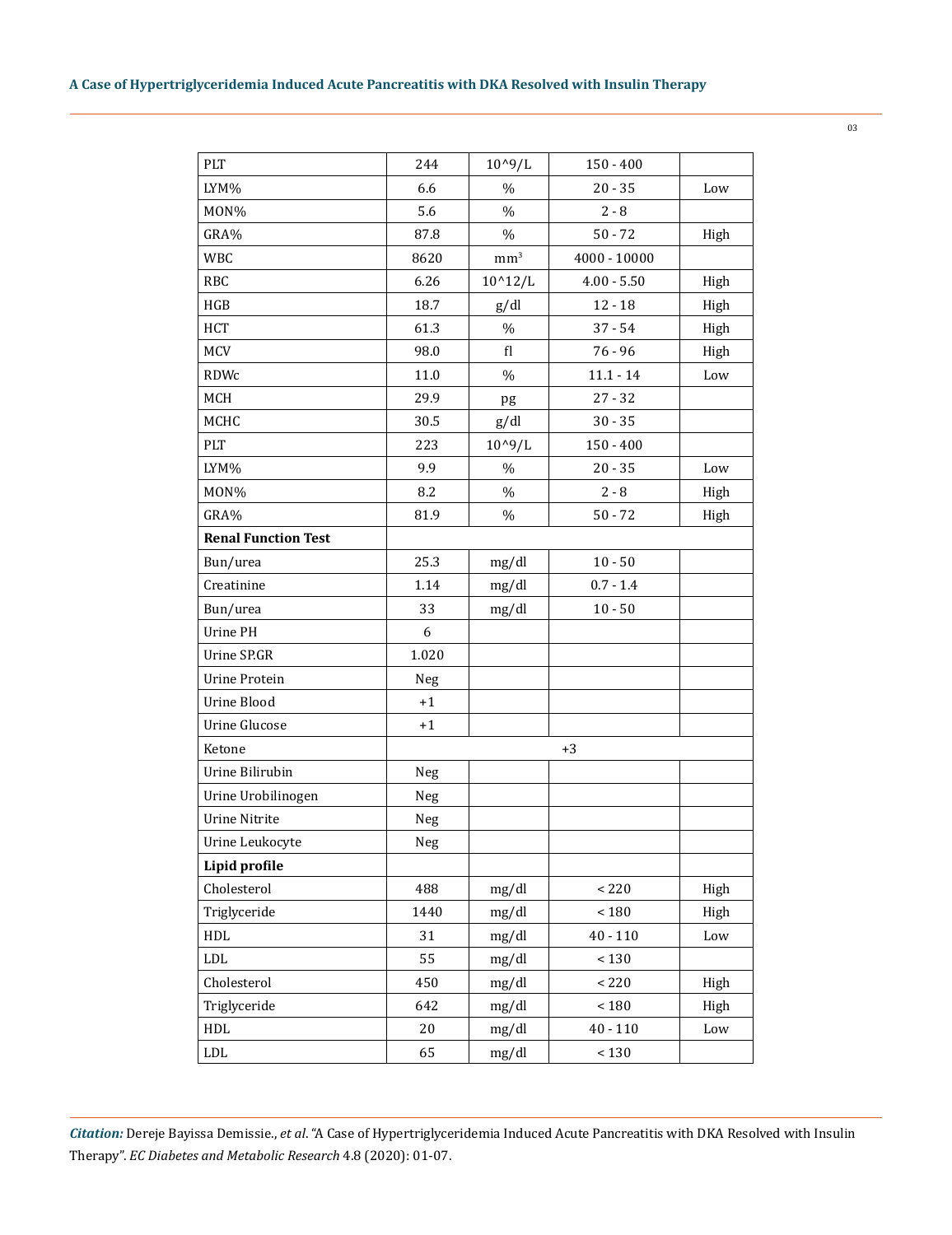| Glucose                     |          |               |           |      |
|-----------------------------|----------|---------------|-----------|------|
| Hemoglobin A1C%             | 8.4      | $\frac{0}{0}$ | $4 - 5.7$ | High |
| <b>Virology</b>             |          |               |           |      |
| Hepatitis C Antibody        | Negative |               |           |      |
| Hepatitis B Surface Antigen | Negative |               |           |      |

*Table 1: Laboratory results.*

Abdominal ultrasound done on day 1 showed minimal ascites but no other finding. There was no features of gall bladder stone.

He was admitted to the Medical ICU and started on treatment for DKA with an assessment of Poorly controlled type II DM with DKA to rule out acute pancreatitis. Eight hours after insulin infusion was started along with potassium supplement patient was out of DKA but he had persistent severe abdominal pain and serum amylase level, lipid profile and Abdominal CT were done. Abdominal CT showed acute pancreatitis (Figure 1) and serum amylase level was 1845 u/l (21x above the higher normal of the laboratory), but it was impossible to get triglyceride level as the sample was too hyperlipidemic for the machine to read (Figure 2). He was started on management for Hypertriglyceridemia-induced acute pancreatitis with aggressive intravenous hydration, bowel rest, pain control and insulin and dextrose infusion in the ICU with close monitoring of RBS. 36 hrs after admission Serum triglyceride level was 1440 mg/dl. Treatment was continued and symptoms eventually resolved and feeding was started as tolerated.

Triglyceride level on day 4 of admission was 642 mg/dl. He was discharged on the 6<sup>th</sup> day with serum triglyceride level of 200 mg/dl. He was discharged with insulin, fibrate and a short appointment.



*Figure 1: Abdominal CT of our case showing hypo enhancing pancreas with per pancreatic and peritoneal fluid.*

*Citation:* Dereje Bayissa Demissie., *et al*. "A Case of Hypertriglyceridemia Induced Acute Pancreatitis with DKA Resolved with Insulin Therapy". *EC Diabetes and Metabolic Research* 4.8 (2020): 01-07.

 $04$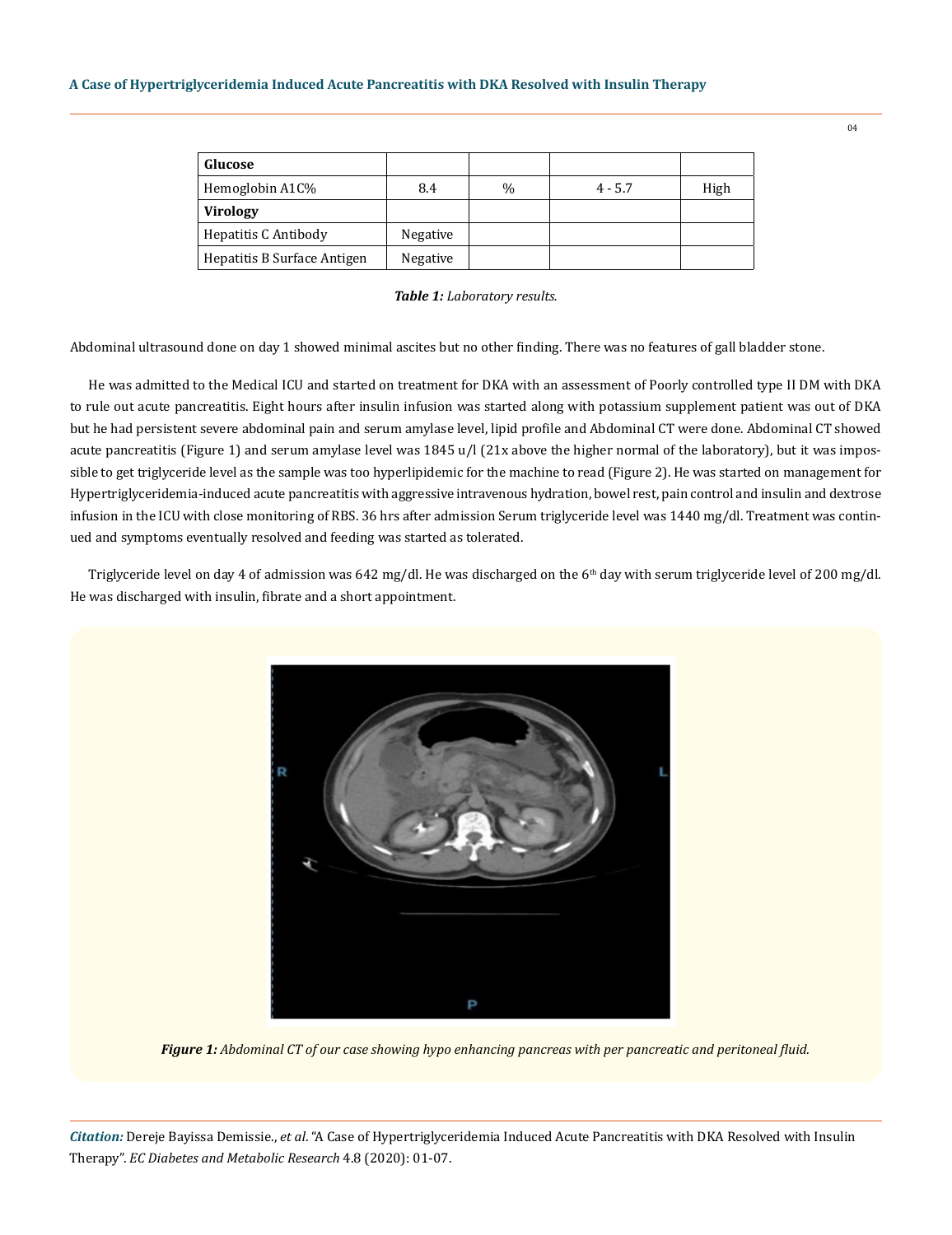

*Figure 2: Hyperlipidemic serum of current patient, 2020.*

#### **Discussion**

Acute pancreatitis is a potentially life-threatening acute inflammatory condition of the pancreas with a worldwide rising incidence over the past several decades. Although most cases are mild, there is a subset of patients with severe acute pancreatitis, where mortality may reach upto 30%.

Gallstones and alcohol abuse are the common causes of acute pancreatitis (AP). Hypertriglyceridemia is an uncommon but a wellestablished etiology of acute pancreatitis, with a reported incidence of 2 - 4% [1]. The exact mechanism involved in HTG-induced pancreatitis is not completely clear. HTG in animals with defect in LPL activity shown to be associated with pancreatitis and histological evidence of hemorrhage and necrosis of the pancreas leading to lobular destruction. Enzymatic degradation of triglyceride-rich lipoproteins generates proinflammatory free fatty acids that can lead to further damage of pancreatic acinar cells and microvasculature [6]. Poorly controlled diabetes mellitus can trigger hypertriglyceridemia. Marked elevation of serum triglycerides occurs during episodes of DKA [4]. There are a few reports of a combination of DKA and hypertriglyceridemia induced pancreatitis. There lies a clinical challenge in diagnosing DKA in the presence of acute pancreatitis and vice-versa. Each of the enzymes amylase and lipase are elevated in patients with DKA, which can be threefold or higher. Moreover, frequently, serum amylase can be normal in patients with acute pancreatitis secondary to hyperlipidemia due to the suppression or inhibition of serum amylase activity in such patients [7]. Therefore the diagnosis of pancreatitis in patients with DKA should be primarily based on the clinical findings and imaging.

Patients with hypertriglyceridemia induced pancreatitis present with typical symptoms of acute pancreatitis associated with high levels of serum triglyceride usually > 1000 mg/dl. Our patient presented with severe left upper quadrant abdominal pain with direct tenderness which lead to the workup on the line of pancreatitis. He has been diagnosed with type 2 DM a year back but refused to be started on medication and was on life style modification which leads to a poorly controlled DM with HgA1C of 8.4 which eventually lead to Hypertriglyceridemia. The DKA in our patient resolved with the initial hydration and insulin infusion with in eight hours. However, the abdominal pain persisted because of the pancreatitis. The eventual resolution of symptoms with continued insulin infusion and drop of serum triglyceride level from 1440 mg/dl to 200 mg/dl strengthens the diagnosis of hypertriglyceridemia induced acute pancreatitis.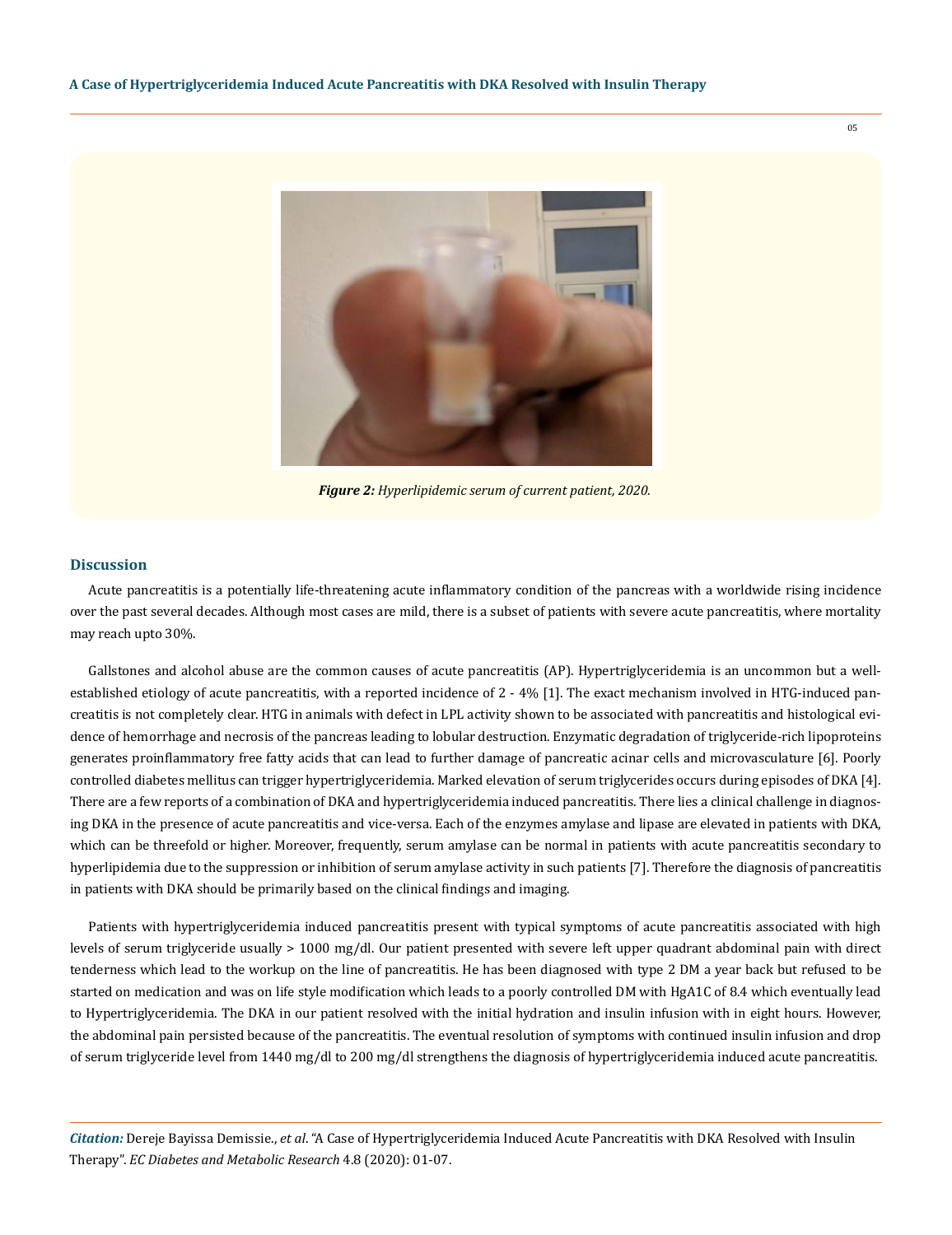Initial diagnostic and therapeutic procedures of acute hypertriglyceridemia induced acute pancreatitis should adhere to the same practice recommendations as established for other causes of acute pancreatitis (including intensive intravenous hydration, analgesic treatment and a fasting state). Earliest possible determination of serum triglyceride levels is crucial, since triglyceride levels are known to rapidly decrease within the first 48h of the onset of acute pancreatitis. Identification of possible secondary causes of hypertriglyceridemia (e.g. drug- associated hypertriglyceridemia, diabetes mellitus and hypothyroidism, among others) is important and requires a thorough medical history and examination in order to identify these causes quickly. Since there are no commonly accepted guide lines on the treatment of HTGP, multiple treatment modalities have been suggested so far. Insulin and/or heparin application, plasmapheresis and oral antihyperlipidemic drug treatment have been evaluated in clinical studies and case reports [5]. We started our patient on intensive hydration and Insulin infusion which helped for DKA, Hypertriglyceridemia and for the pancreatitis. His serum triglyceride level started drooping with the insulin infusion. We didn't consider the other treatment options since he was improving.

#### **Conclusion**

In conclusion though there is controversy about the severity and outcome of hypertriglyceridemia induced acute pancreatitis as compared with acute pancreatitis of other etiologies taken together, evidence is rising that hypertriglyceridemia induced acute pancreatitis is associated with a more severe disease and a higher rate of complications [6,8]. These patient do benefit from early diagnosis and management so we have to be highly suspicious and do early lipid profile and imaging in patients with poorly controlled diabetes mellitus presenting with symptoms of pancreatitis. More reports, researches and established guide lines would also help in choosing the modality of treatment.

#### **Ethics and Consent Statement**

Written informed consent was obtained from the patient to have the case details and any accompanying images published. Ethical approval for this report was obtained from ICMC Hospital Ethics Committee (ICMC.RESEARCH. REC.13/123/20).

#### **Acknowledgments**

The authors thank the parents of the patient for their support.

# **Disclosure**

The authors report no conflicts of interest in this work.

#### **Bibliography**

- 1. [Garg R. "Management of Hypertriglyceridemia Induced Acute Pancreatitis".](https://www.researchgate.net/publication/326640650_Management_of_Hypertriglyceridemia_Induced_Acute_Pancreatitis) *BioMed Research International* 12 (2018): 1-12.
- 2. [Granger J and Remick D. "Acute pancreatitis: Models, markers, and mediators".](https://pubmed.ncbi.nlm.nih.gov/16374372/) *Shock* 24.1 (2005): 45-51.
- 3. Desai R., *et al*[. "Temporal Trends in the Prevalence of Diabetes Decompensation \(Diabetic Ketoacidosis and Hyperosmolar Hypergly](https://pubmed.ncbi.nlm.nih.gov/31192058/)[cemic State\) Among Adult Patients Hospitalized with Diabetes Mellitus: A Nationwide Analysis Stratified by Age, Gender, and Race".](https://pubmed.ncbi.nlm.nih.gov/31192058/) *Cureus* [11.4 \(2019\): e4353.](https://pubmed.ncbi.nlm.nih.gov/31192058/)
- 4. Timilsina S., *et al*[. "Triad of Diabetic Ketoacidosis, Hypertriglyceridemia and Acute Pancreatitis: Severity of Acute Pancreatitis May](https://pubmed.ncbi.nlm.nih.gov/31431836/) [Correlate with the Level of Hypertriglyceridemia".](https://pubmed.ncbi.nlm.nih.gov/31431836/) *Cureus* 11.6 (2019): e4930.
- 5. [Ewald N. "Hypertriglyceridemia-induced acute pancreatitis".](https://www.tandfonline.com/doi/pdf/10.2217/clp.13.44) *Clinical Lipidology* 8.5 (2017): 587-594.
- 6. Syndrome M., *et al*[. "Hypertriglyceridemia-related pancreatitis in patients with type 2 diabetes: Links and risks".](https://www.ncbi.nlm.nih.gov/pmc/articles/PMC6789969/) *Diabetes, Metabolic [Syndrome and Obesity](https://www.ncbi.nlm.nih.gov/pmc/articles/PMC6789969/)* 12 (2019): 2041-2052.

*Citation:* Dereje Bayissa Demissie., *et al*. "A Case of Hypertriglyceridemia Induced Acute Pancreatitis with DKA Resolved with Insulin Therapy". *EC Diabetes and Metabolic Research* 4.8 (2020): 01-07.

06